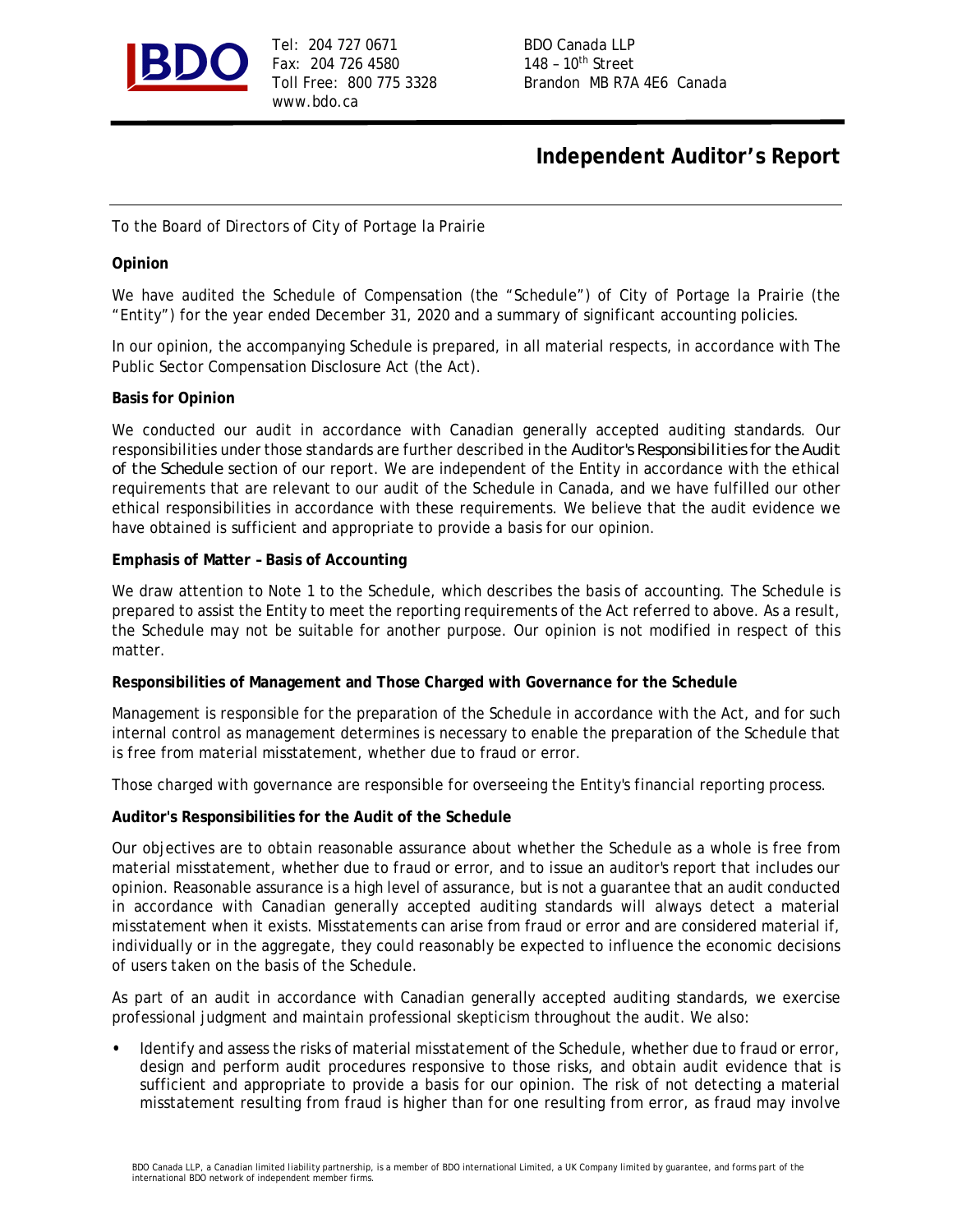

collusion, forgery, intentional omissions, misrepresentations, or the override of internal control.

- Obtain an understanding of internal control relevant to the audit in order to design audit procedures that are appropriate in the circumstances, but not for the purpose of expressing an opinion on the effectiveness of the Entity's internal control.
- Evaluate the appropriateness of accounting policies used and the reasonableness of accounting estimates, if any, and related disclosures made by management.

We communicate with those charged with governance regarding, among other matters, the planned scope and timing of the audit and significant audit findings, including any significant deficiencies in internal control that we identify during our audit.

BDO Canada LLP

Chartered Professional Accountants

Brandon, Manitoba June 14, 2021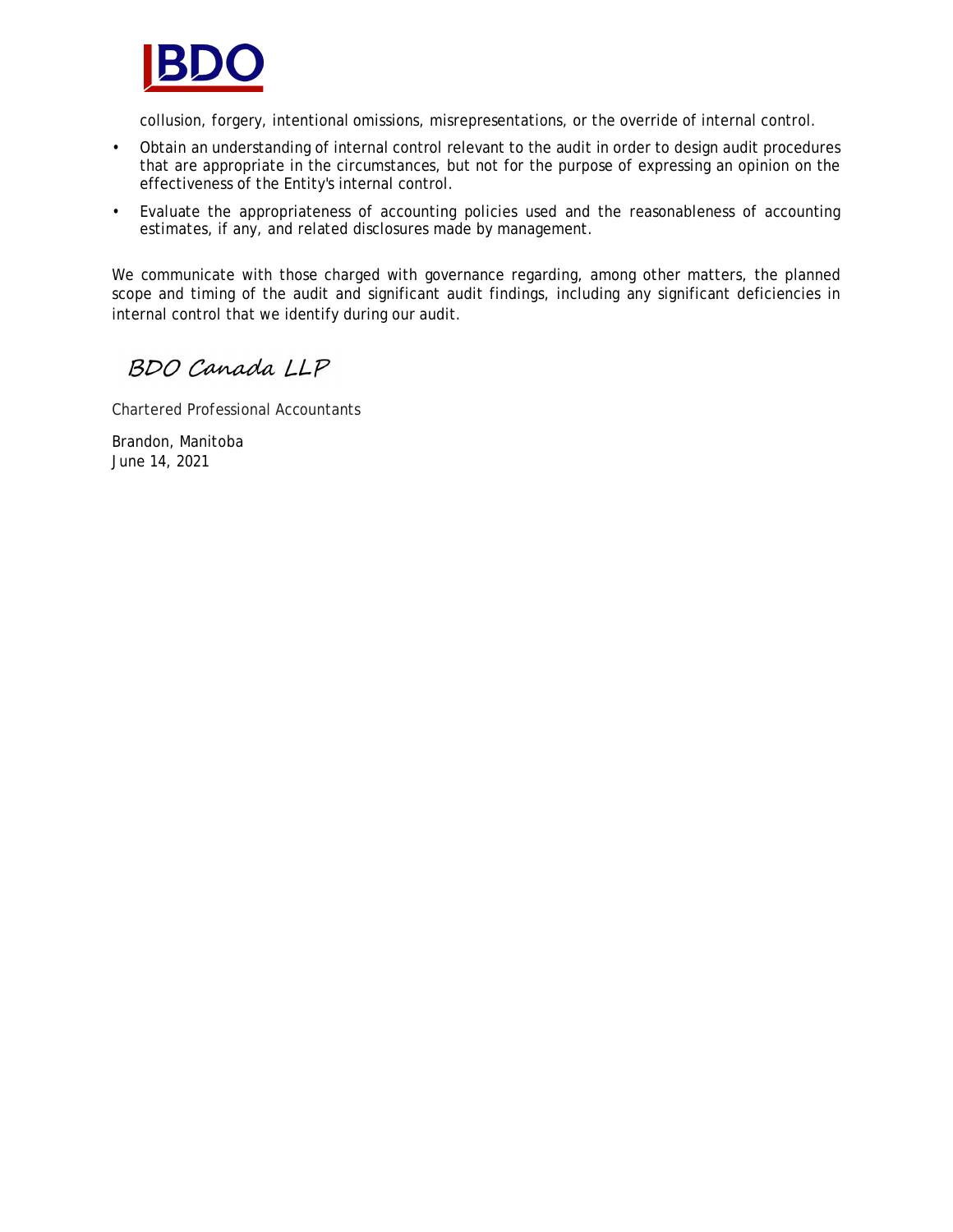# **City of Portage la Prairie**

**Public Sector Compensation Disclosure Act**

**2020 Compensation of \$75,000 or More**

| Name                     | Position                                    | Amount             |
|--------------------------|---------------------------------------------|--------------------|
| Nathan Peto              | <b>City Manager</b>                         | \$<br>188, 162. 36 |
| Michael Sandney          | Manager of Water Treatment Plant            | 152,057.72         |
| Phil Carpenter           | Fire Chief                                  | 133,398.76         |
| Cathie McFarlane         | Director of Finance                         | 128, 149.46        |
| Karly Friesen            | Manager of Water Pollution Control Facility | 117,214.73         |
| Dave Holmes              | Deputy Fire Chief                           | 116,978.03         |
| Jocelyn Lequier-jobin    | Manager of Engineering                      | 112,878.82         |
| <b>Todd McKinnon</b>     | Fire Fighter                                | 109,265.29         |
| Don Robertson            | Fire Fighter                                | 105,296.85         |
| <b>Brian Taylor</b>      | Manager of Public Works                     | 105,221.42         |
| Corey Jowett             | Fire Fighter                                | 104,783.52         |
| George Kerr              | Fire Fighter                                | 103,847.94         |
| Ryan Draycott            | Fire Fighter                                | 103,366.35         |
| Jared Bergen             | Fire Fighter                                | 102,403.25         |
| Gerard Pawloski          | Fire Fighter                                | 102,255.05         |
| Ben Olson                | Water Treatment Operator                    | 100,886.08         |
| John Altenburg           | <b>WPCF Operator Supervisor</b>             | 100,584.27         |
| Stephen Moffit           | Fire Fighter                                | 99,742.95          |
| Chris Perry              | Fire Fighter                                | 99,682.61          |
| <b>Brad Bailey</b>       | Fire Fighter                                | 98,634.36          |
| Louis-Phillip Nadeau     | Fire Fighter                                | 96,338.28          |
| Bryan Cairns             | Facility Maintenance Supervisor             | 95,372.03          |
| Daren Van Den Bussche    | Fire Fighter                                | 95,368.41          |
| Curtis Rance             | Fire Fighter                                | 93,146.48          |
| Keith Barron             | Waterworks Forman                           | 91,378.11          |
| Landeyn Aymont           | Fire Fighter                                | 89,945.18          |
| Wyatt McEachnie          | Water Pollution Operator                    | 86,060.35          |
| <b>Jeff Tessier</b>      | Fire Fighter                                | 85,775.65          |
| Jeff Sing                | <b>WTP Operator</b>                         | 83,329.79          |
| <b>Matthew Phillips</b>  | Assistant Manger of Engineering             | 83,121.81          |
| Joel Trandafir           | Water Treatment Operator                    | 79,856.33          |
| Jim Morrison             | Senior Waterworks Maintenance               | 79,494.23          |
| Soyan Ibrahim            | <b>WTP Operator</b>                         | 78,377.68          |
| Adam Carpenter           | <b>Transportation Foreman</b>               | 78,291.28          |
| Jennifer Sandney         | Manager of Finance                          | 78,093.62          |
| Matthew Heintz           | <b>Engineering Technologist</b>             | 78,017.76          |
| Shane Pierson            | <b>Assistant Mechanic</b>                   | 76,319.48          |
| <b>Brittany Denommee</b> | <b>WPCF Operator</b>                        | 75,827.34          |

The following employees of the City of Portage la Prairie received compensation in excess of \$75,000: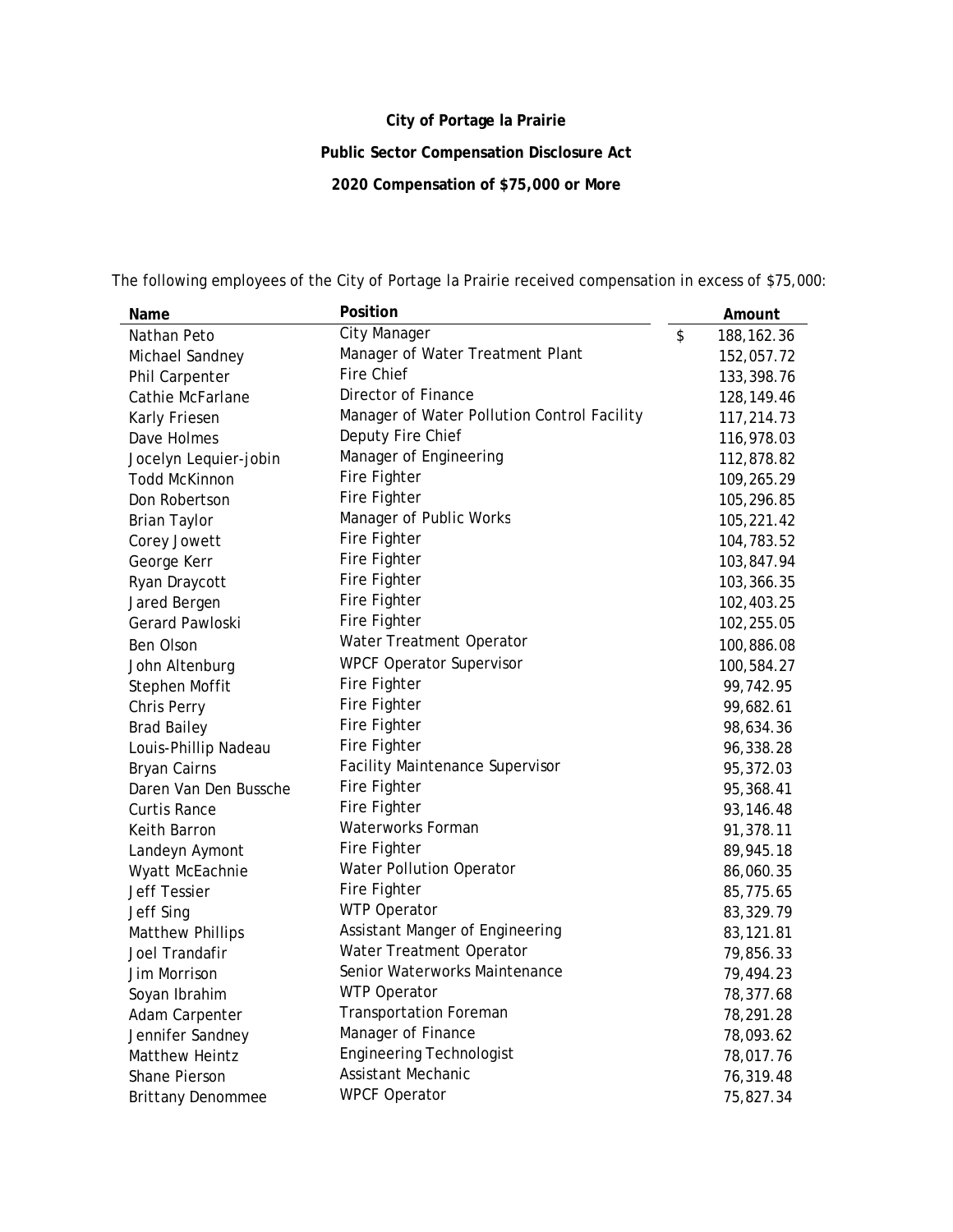Compensation paid to members of Council:

| Name                 | Position                          | Amount          |
|----------------------|-----------------------------------|-----------------|
| Irvine Ferris        | Mayor                             | 45,781.58<br>\$ |
| Brent Budz           | <b>Councilor and Deputy Mayor</b> | 21,068.06       |
| Melissa Draycott     | Councilor                         | 17,953.52       |
| Ryan Espey           | Councilor                         | 17,953.52       |
| Sharilyn Knox        | Councilor                         | 18, 193.52      |
| <b>Preston Meier</b> | Councilor                         | 18,253.52       |
| Wayne Wall           | Councilor                         | 18,253.52       |

### **Note 1 - Basis of Accounting**

Pursuant to Section 2 of The Public Sector Compensation Disclosure Act, the entity shall disclose to the public in accordance with the Act the amount of compensation that it pays or provides in the year directly or indirectly. Compensation means compensation pursuant to any arrangement, including an employment contract, calculated to include the total value of all cash and non-cash salary or payments, allowances, bonuses, commissions and perquisites. The amounts meeting the requirement for disclosure are listed below.

- a) Chairperson of the Board of Directors (over \$75,000)
- b) Aggregate compensation of all Board Members
- c) Compensation of Officers and Employees over \$75,000